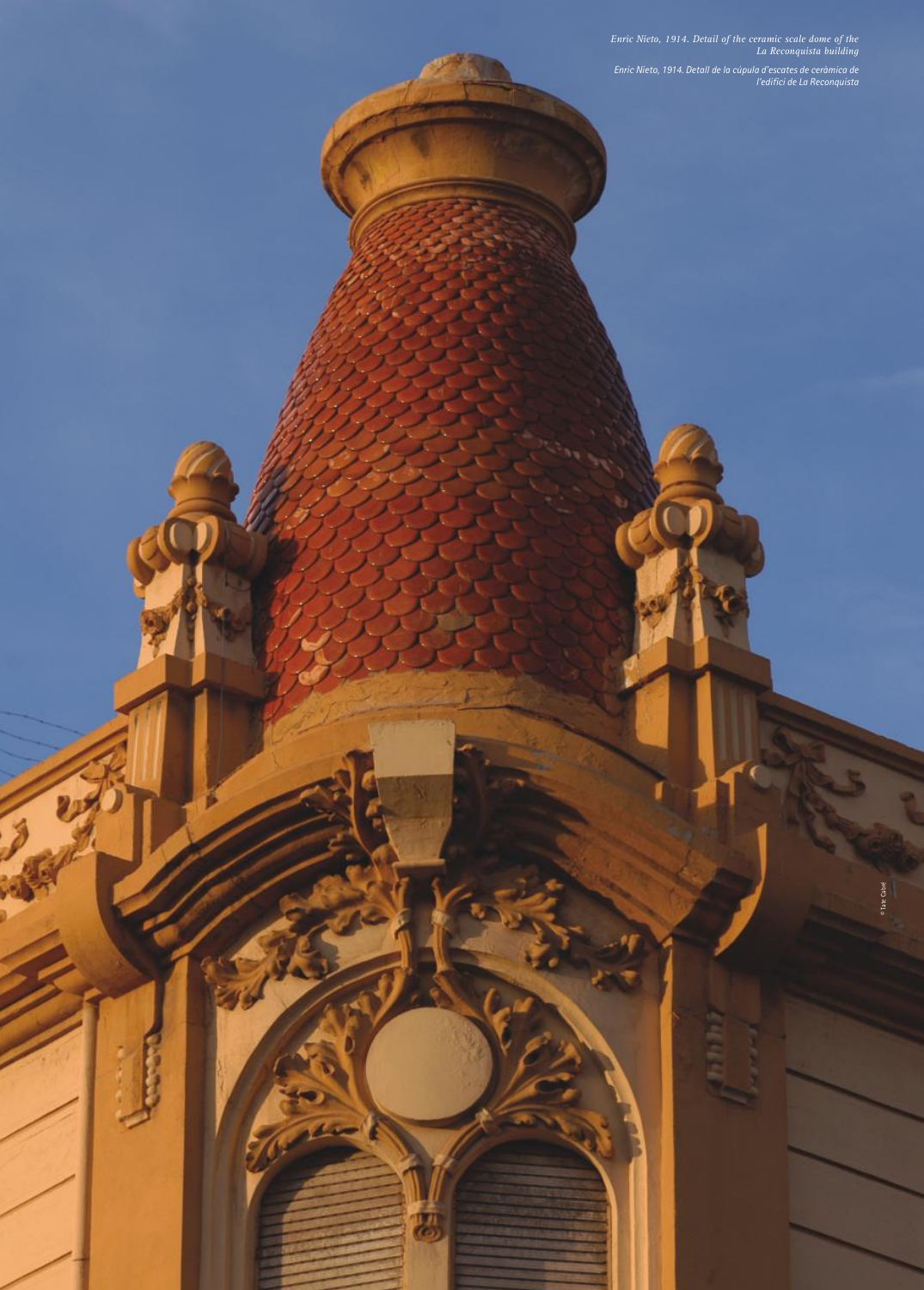### the Route **Modernista Melilla The Secret Museum of Modernismo in Africa**

**Tate Cabré**

Journalist & Professor at the Universitat Autònoma de Barcelona

ith 148 listed Modernista buildings, Melilla is the third greatest city in Spain (along with Madrid, with the same number) in terms of Modernista heritage, behind Barcelona (2216) and Valencia (216). This impressive

Example 18 and the movement, like Terrassa (1 tally in Melilla is greater than that in such leading Catalan cities of the movement, like Terrassa (115), Reus (92), Sabadell (81) and Igualada (74), according to the most up-to-date Modernisme catalogue, the *Inventari General del Modernisme*, by Valentí Pons i Toujouse (March 2007).

Melilla's Modernista buildings are concentrated in the city's so-called Golden Block, which coincides with the present Héroes de España district, or Ensanche Modernista (Art Nouveau Extension). This district was conceived along the lines of the grid districts of Barcelona and Vienna.

The Autonomous Government of Melilla is promoting an audioguide route of the whole urban monumental area, which it calls, generically, *Modernismo*. Apart from this floral and profusely decorated style of Catalan origin, the route includes Art Déco (which in Melilla has an aerodynamic variant), historicist neoregionalisms, rationalism and sgraffiti, with a period of classicism and eclecticisms. The route is reproduced on the web and you can check out the promotional DVD on sale. We will follow a route without the audioguide, concentrating on the Modernista buildings, from Plaza de España to the Manzana de Oro (Golden Square), proceeding along Avenida del Ejército Español and returning via Avenida de Juan Carlos I.

The Ensanche Modernista route starts and ends in Plaza de España, designed in 1913 by the military engineer, José de la Gándara. Here are two opposing but magnificent examples of, on the one hand, the floral, richly decorated and Mediterranean Catalan Modernisme (the orange and white house of David Melul) and, on the other, the geometrical and austere Art Déco (the 1944 Assembly Palace, formerly the town hall). Both buildings were done by the Barcelona architect Enric Nieto i Nieto, a disciple of Domènech i Montaner.

David Melul's house, done in 1915-17, is the most spectacular work of Nieto's entire career. It incorporates three façades loaded with sculptures and Art Nouveau floral motifs, topped by spectacular finishings and looking on to three main streets (Avenida de Juan Carlos I, Plaza de España and Calle del General Marina).

Still on the square, we take a look at the elegant Modernista kiosk on the footpath and the building, designed by Nieto in 1911 and topped by a dome covered with ceramic scales, that forms the corner of Calle de Juan Carlos I and Calle del Ejército Español. Finally, we head into Calle del Ejército Español, at the start of



*Enric Nieto, 1917. David Melul's house, bay window and balcony Enric Nieto, 1917. Casa de David Melul, tribuna amb balcó a la cantonada*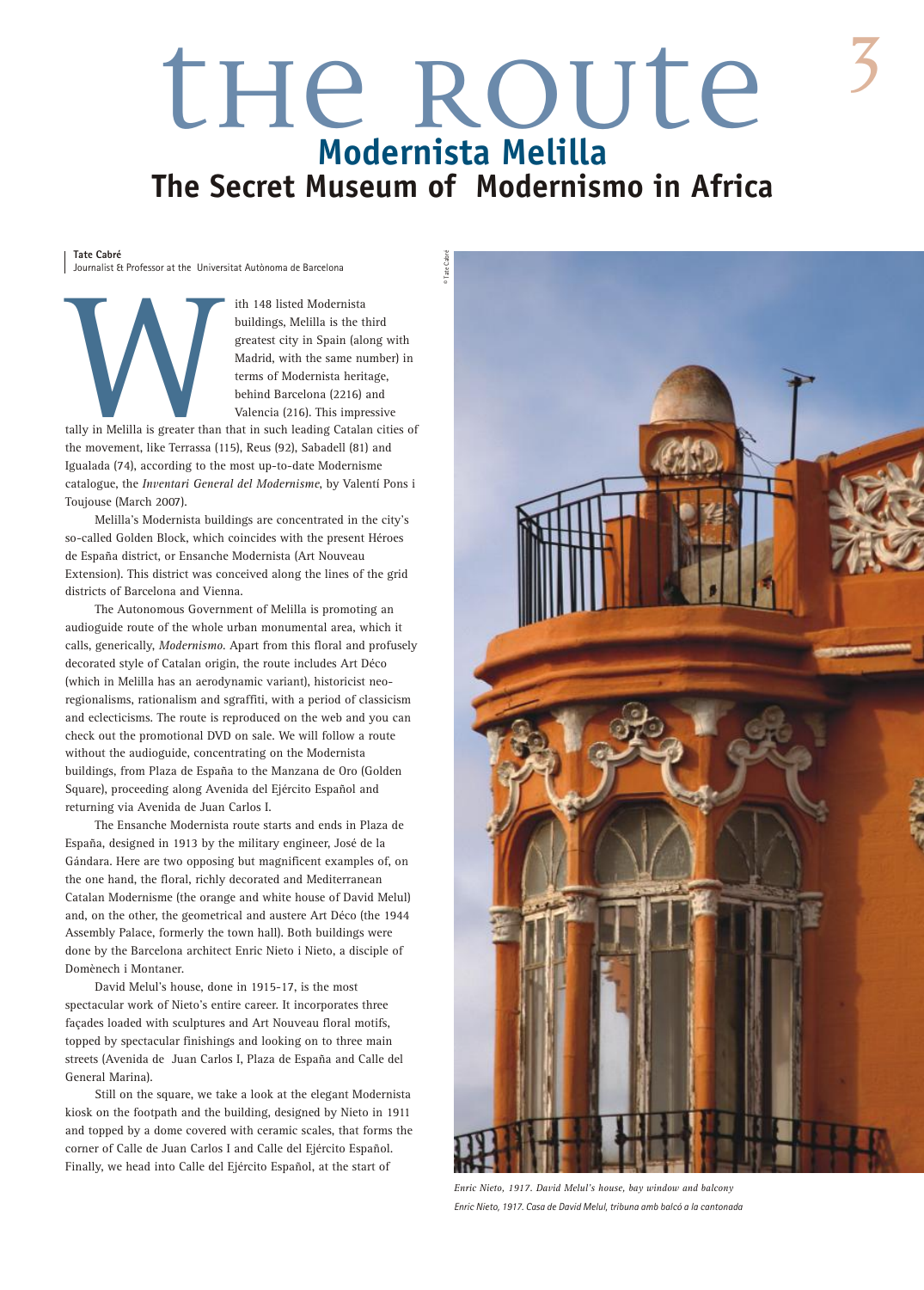## La RULa **Melilla modernista El museu secret del Modernisme a l'Àfrica**

#### **Tate Cabré**

Periodista, profesora a la Universitat Autònoma de Barcelona

Catalunya com Ter

mb cent quaranta-vuit edificis modernistes catalogats, Melilla és la tercera ciutat d'Espanya en patrimoni modernista, pel darrere de Barcelona (2.216) i València (216), i compartint posició amb Madrid, que també en té cent quaranta-vuit. Aquest impressionant conjunt melillenc és superior en nombre al de ciutats-estendard del moviment a

Catalunya com Terrassa (115), Reus (92), Sabadell (81) o Igualada (74), segons el catàleg del Modernisme més actualitzat, l'*Inventari general del Modernisme* de Valentí Pons i Toujouse (març, 2007).

Els edificis modernistes de Melilla es concentren al denominat Triangle d'Or de la ciutat, que coincideix amb l'actual barri Héroes de España, o Eixample Modernista, projectat a imatge de les quadrícules de Barcelona i Viena.

El govern autònom promou una ruta audioguiada per tot el conjunt monumental urbà al qual denomina genèricament *Modernismo*, i que a més d'aquest estil d'origen català, florejat i profusament decorat, inclou l'Art Déco, a Melilla amb una variant aerodinàmica, els neoregionalismes historicistes, el racionalisme i els esgrafiats, amb parèntesis de classicisme i eclecticismes. La ruta també està reproduïda a Internet i també es pot seguir en un DVD promocional a la venda. Nosaltres farem el recorregut per lliure, concentrant-nos en els edificis modernistes des de la plaça España fins a la Manzana de Oro, anant per l'avinguda Ejército Español i tornant per l'avinguda de Juan Carlos I.

La ruta de l'Eixample Modernista comença i acaba a la plaça España, dissenyada el 1913 per l'enginyer militar José de la Gándara, on es troben dos exemples antitètics però magnífics: per una banda, de Modernisme català floral, ultradecorat i mediterrani –la casa taronja i blanca de David Melul (1915-1917) de l'escola de Domènech i Montaner–, i per l'altra, d'Art Déco geomètric i auster –l'actual Palacio de la Asamblea (1944), o antic Ajuntament. Totes dues construccions són obra de l'arquitecte barceloní Enric Nieto i Nieto.

La casa de David Melul és l'obra més espectacular de tota la carrera de Nieto. Contempla tres façanes carregades d'escultures i motius florals Art Nouveau rematades amb espectaculars coronaments i dóna a tres carrers principals (avinguda Juan Carlos I, plaça España i carrer General Marina).

Encara a la plaça, donem un cop d'ull al graciós quiosc modernista sobre la vorera i a l'edifici rematat amb cúpula d'escates ceràmiques de Nieto del 1911 que fa xamfrà entre els carrers Juan Carlos I i Ejército Español. Finalment, ens endinsem pel carrer Ejército Español a l'arrencada del qual, a mà dreta, contemplem el Cine Monumental, d'estil Art Déco, obra de Lorenzo Ros del 1930. A Ejército Español anirem trobant progressivament alguns dels millors projectes modernistes d'Enric Nieto: la Cámara de Comercio (1913), al carrer Cervantes, primer trencall a la dreta; el Casino Español (1910-1911), de nou al carrer principal, a la vorera contrària; el Teatro Nacional (1929), al següent carrer a la dreta; *El Telegrama del Rif* (1912), un xamfrà més endavant, i les cases Antonio Baena (1910) i José Guardiola (1910), amb balcons florals i recarregats d'ornaments.

*Enric Nieto, 1913. Floral ornament on the façade of the Chamber of Commerce, Calle Cervantes / Enric Nieto, 1913. Ornamentació floral a la façana de la Cámara de Comercio, al carrer Cervantes*

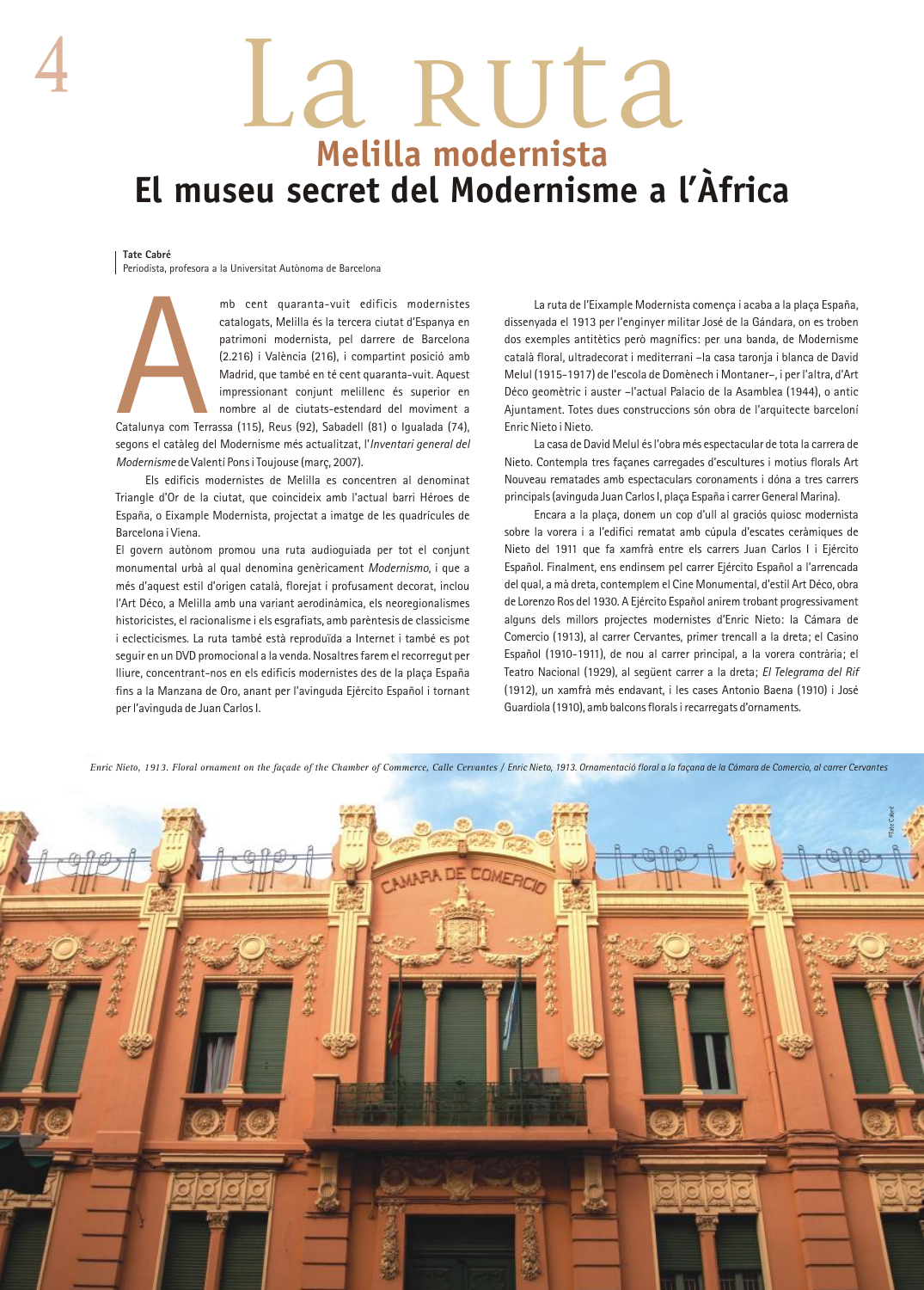## the ROUte

which, on the right hand side, we observe the Art Déco Cine Monumental, done by Lorenzo Ros in 1930. Along this street we'll find some of Nieto's finest Modernista projects: the Cámara de Comercio (1913, Chamber of Commerce), on Calle Cervantes, the first side street on the right; the Casino Español (1910-1911) on the opposite footpath of the main street; the Teatro Nacional (1929), on the next street on the right; El Telegrama del Rif (1912, Rif Telegram Office), one intersection on; and the houses of Antonio Baena (1910) and José Guardiola (1910), with heavily ornamented and floral motif balconies.

It is clear that the key figure in the history of Melilla Modernismo was the prolific Barcelona architect, Enric Nieto i Nieto. Valentí Pons attributes as many as 50 Modernista buildings to him, and the remainder mostly to military engineers trained at the Guadalajara academy. Nieto put his name to more than 1000 projects of differing styles around the city, according to *La ciudad de Melilla y sus autores, 1997: The City of Melilla and its Makers*, an exhaustive project done by his descendent, the historian Antonio Bravo Nieto.

Enric Nieto i Nieto was an imaginative and precocious Barcelona architect, born between 1880 and 1883. Before moving to Melilla, he moved with the greats of Modernisme: his teacher was



*Enric Nieto, 1912. Wrought iron balcony of the former El Telegrama del Rif headquarters' building in calle Ejército Español 16*



*Enric Nieto, 1914. Decorative detail on the façade of La Reconquista building Enric Nieto, 1914. Detall decoratiu de l'edifici La Reconquista*

Domènech i Montaner and among his classmates were such famous Modernistas as Jujol, Masó, Pericas and Colomer. He worked with Gaudí on La Pedrera from 1906 until he left for Melilla in June 1909. He went to live with and later marry Josepa Ribas, another Catalan whose father ran bars in the lively military city, according to research by the architect Dr Joan Bassegoda Nonell. He became Melilla's town architect and died there in 1954. Along with Modernista buildings, he also raised edifices in historicist, Art Déco and rationalist styles, along with others in what in Melilla is known as sgraffiti architecture.

We follow Melilla's Modernista trail from the point where we left off. When it reaches the neo-Romanesque Sagrado Corazón church, the street changes name to Calle de López Moreno and boasts examples of Modernismo at Nos 4 and 20. There is also the Or Zoruah (Holy Light) synagogue, done by Nieto in 1924 and containing late Modernista traits in the façade and inside, and the building that houses the Bar Caracol, with pretty corbels painted in strident colours. The street ends in the small square where we can admire of the house of Francisco Garcés, from whose attractive façade numerous ladies with flowing plaited hair with ribbons and little pearl necklaces smile upon us.

*Enric Nieto, 1912. Balcó de forja a l'edifici de l'antiga seu d' El Telegrama del Rif al carrer Ejército Español, 16*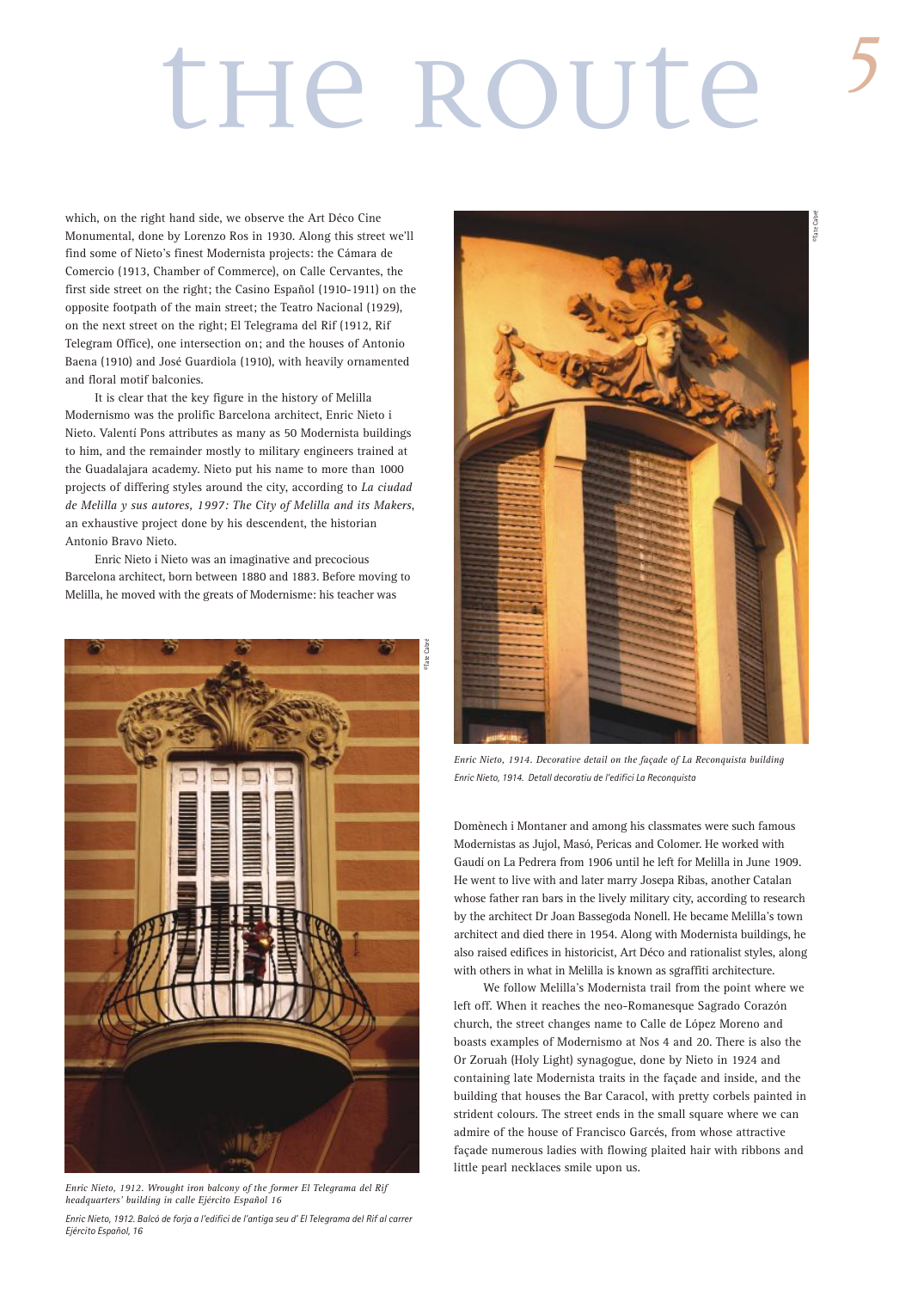# a ruta

Resulta evident que el gran protagonista de la història del Modernisme melillenc és el prolífic arquitecte barceloní Enric Nieto i Nieto. Valentí Pons atribueix a aquest autor fins a cinquanta edificis modernistes, i la resta majoritàriament a enginyers militars formats a l'acadèmia de Guadalajara. Nieto va signar més de mil projectes de diferents estils a la ciutat, segons l'exhaustiu projecte raonat del seu descendent, l'historiador Antonio Bravo Nieto, a *La ciudad de Melilla y sus autores*(1997).

Nascut entre 1880 i 1883, Enric Nieto i Nieto va ser un imaginatiu i

precoç arquitecte barceloní que abans de marxar cap a Melilla es va moure entre els grans del Modernisme: va tenir com a professor Domènech i Montaner, i com a companys de promoció cèlebres modernistes com Jujol, Masó, Pericas o Colomer. Va ser col·laborador de Gaudí a les obres de la Pedrera des del 1906, fins que va marxar a Melilla al juny de 1909. S'hi va instal·lar i posteriorment es va casar amb la també catalana Josepa Ribas, el pare de la qual portava bars a l'efervescent ciutat militar –segons la recerca del Dr. arquitecte Joan Bassegoda Nonell. Va ser arquitecte municipal de Melilla, on va morir el 1954. A més de projectar edificis modernistes, en va construir d'historicistes, Art Déco, racionalistes i del que a Melilla s'anomena arquitectura esgrafiada.

Seguim el recorregut per la ruta modernista de Melilla just al punt on l'havíem deixat: a l'alçada de l'església neoromànica del Sagrado Corazón, el carrer passa a anomenar-se López Moreno, i allotja vistosos exemples modernistes als números 4 i 20, a més de la sinagoga d'Or Zoruah (Llum Santa), obra d'Enric Nieto del 1924, que té alguns elements tardomodernistes a la façana i a l'interior, i de l'edifici que allotja el Bar Caracol, amb vistoses mènsules pintades en colors

havia arribat a la ciutat el 1914. Seguim per Cardenal Cisneros admirant els seus preciosos edificis, entre ells el de l'enginyer Emilio Alzugaray que data de 1916, al número 8. Baixem a l'avinguda Reyes Católicos i la creuem en direcció al carrer del General Prim, per admirar l'edifici neogòtic de l'antiga seu de la UNED.

Al carrer del General Prim, fent xamfrà amb el d'Abdelkader, s'hi troba l'antic hotel Reina Victoria, d'Enric Nieto, actualment conegut com la Casa de los Cristales, una interessant barreja d'Art Déco i estils



*Enric Nieto, 1924. Interior of the Or Zoruah (Holy Light) or Yamín Benarroch Synagogue*

*Enric Nieto. 1924. Interior de la sinagoga d'Or Zoruah (Llum Santa) o de Yamín Benarroch*

estridents. El carrer s'acaba a una placeta on admirarem la vistosa façana de la casa de Francisco Garcés, des de la qual ens somriuen nombroses dames de voluptuosos cabells trenats amb cintes i collarets de perles.

Creuem la plaça Comandante Benítez per trobar-nos a la "Manzana de Oro modernista de Melilla", com indica un molló de ferro sobre el carrer per a vianants Cardenal Cisneros. Al davant nostre, la casa entre modernista i Secession de Vicente Martínez, obra de Nieto de 1932. L'adrogueria que ocupa els baixos conserva la decoració original des que l'edifici va ser construït per encàrrec del comerciant Vicente Martínez que

cobertes per arcades que recorden les golfes de la Pedrera, a Barcelona, on actualment es troba l'Espai Gaudí.

Durant el dia sencer que requereix l'itinerari modernista, tant si és l'audioguiat com si és per lliure, ens haurà semblat que hem viatjat a Barcelona, a Brusel·les o a l'Havana, pels colors estridents, o a Marrakesh, pels historicismes neoàrabs. I quan el sol es pongui darrere el Gurugú, ens sorprendrà el formigueig humà de la ciutat colonial: una antiga plaça militar que avui busca ser frontissa entre Europa i Àfrica, amb el Modernisme per senyera.  $\sqrt{x}$ 

*www.melillaturismo.com*

arabitzants. Abandonem les quadrícules d'aquesta part de l'eixample en direcció a l'avinguda de Juan Carlos I on hi trobarem, entre els carrers del General Pareja i del General Chacel, la segona millor obra en vistositat de Nieto, l'edifici daurat de La Reconquista (1914), amb molts miradors des dels quals ens somriuen sensuals dames modernistes emmarcades per garlandes de flors.

Seguim avançant per la resta del carrer, on resulta difícil no trobar algun edifici que ens cridi l'atenció per les seves desacomplexades motllures i recargolaments modernistes, fins arribar de nou a la plaça España, on donarem per acabat el recorregut.

Com a extensions d'aquest itinerari modernista podem pujar al cementiri municipal de la Purísima Concepción, on delicioses columnes modernistes pintades amb colors cremes i torrats sostenen les galeries de nínxols construïdes a principis del segle XX. També podem visitar les primitives coves del Conventico, al barri de Melilla la Vieja, que els anys noranta del segle XX van viure una restauració neogaudiana en maó vist, els principals resultats de la qual són una impressionant obertura al mar en forma d'arc parabòlic i una sèrie de galeries